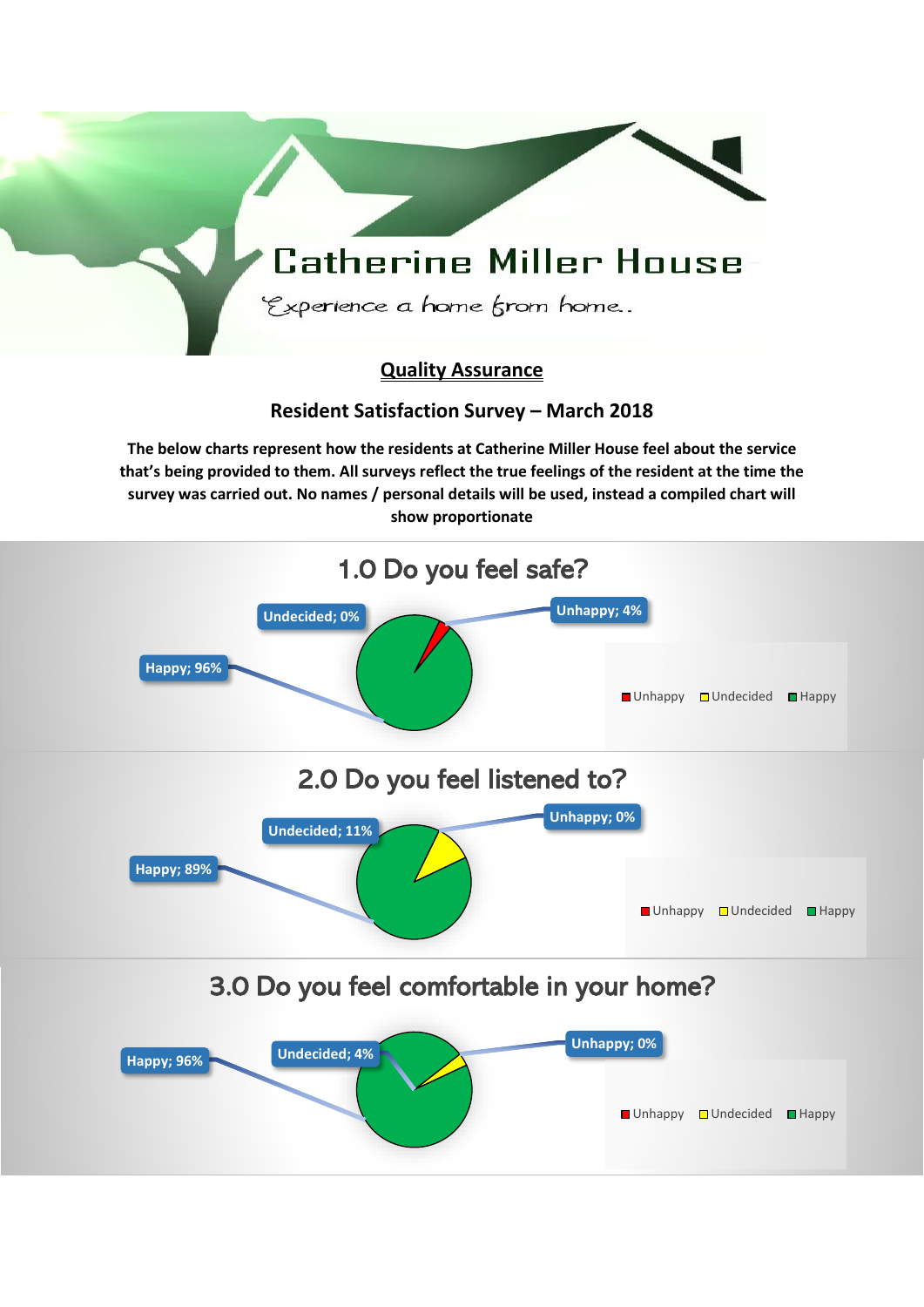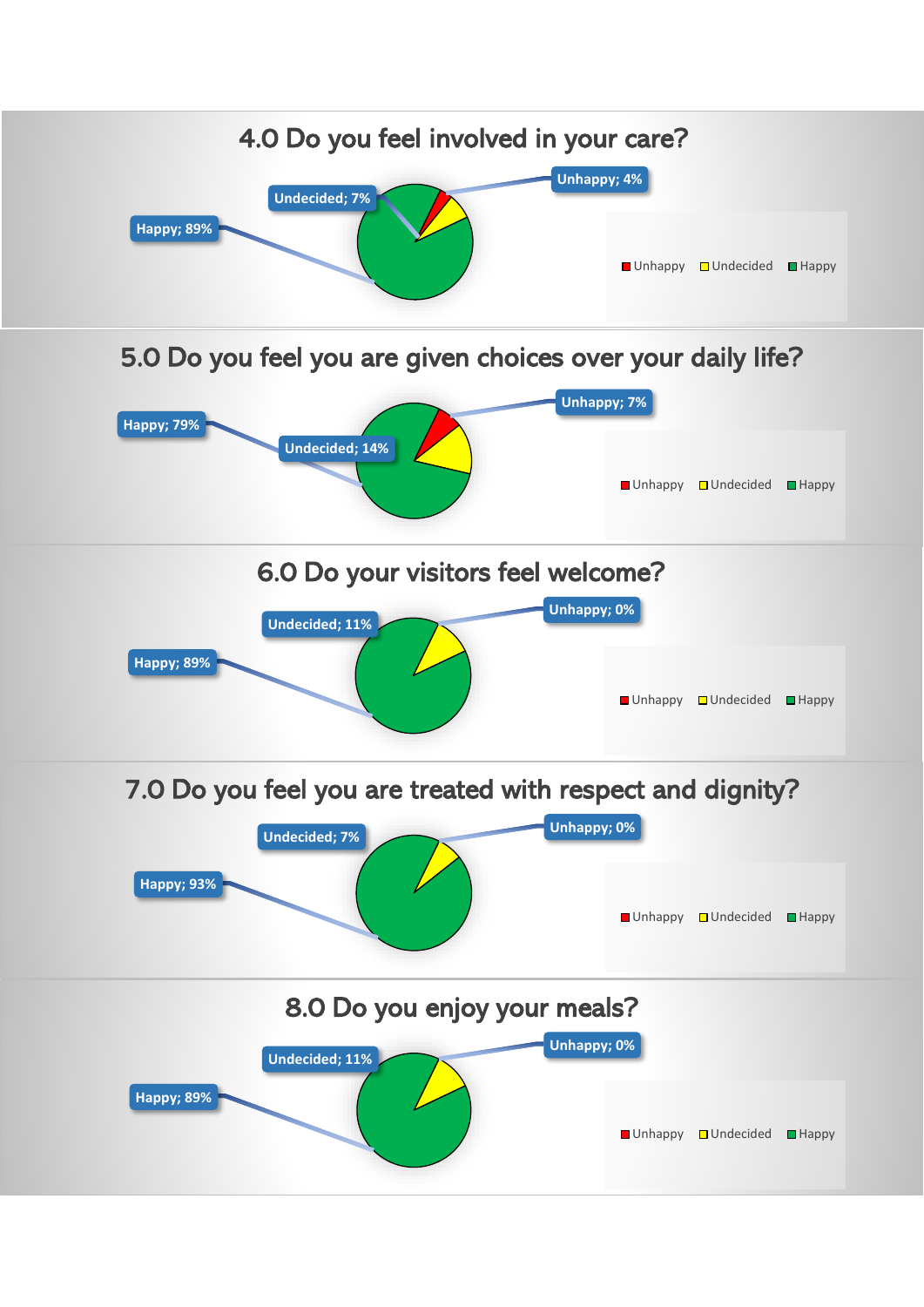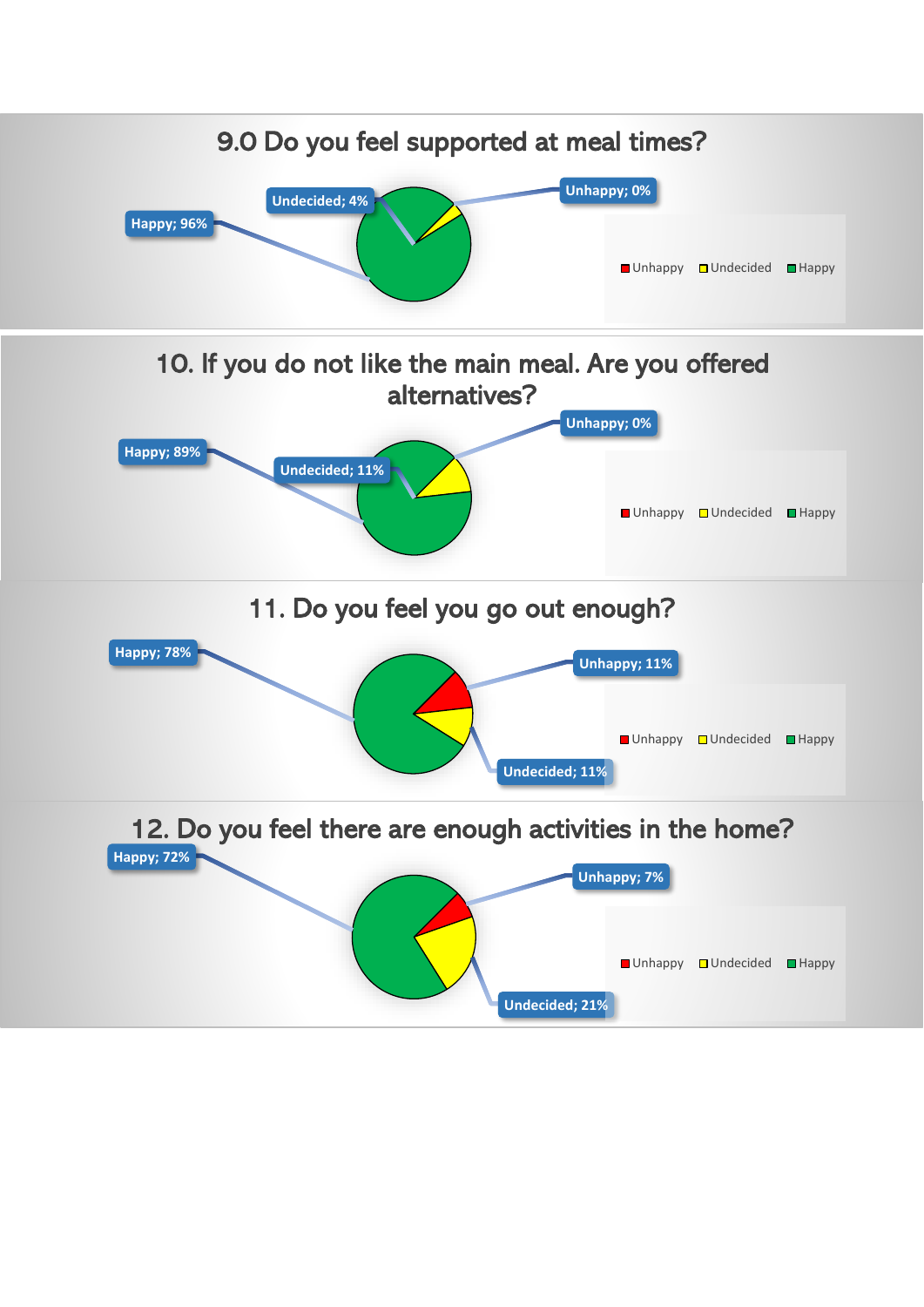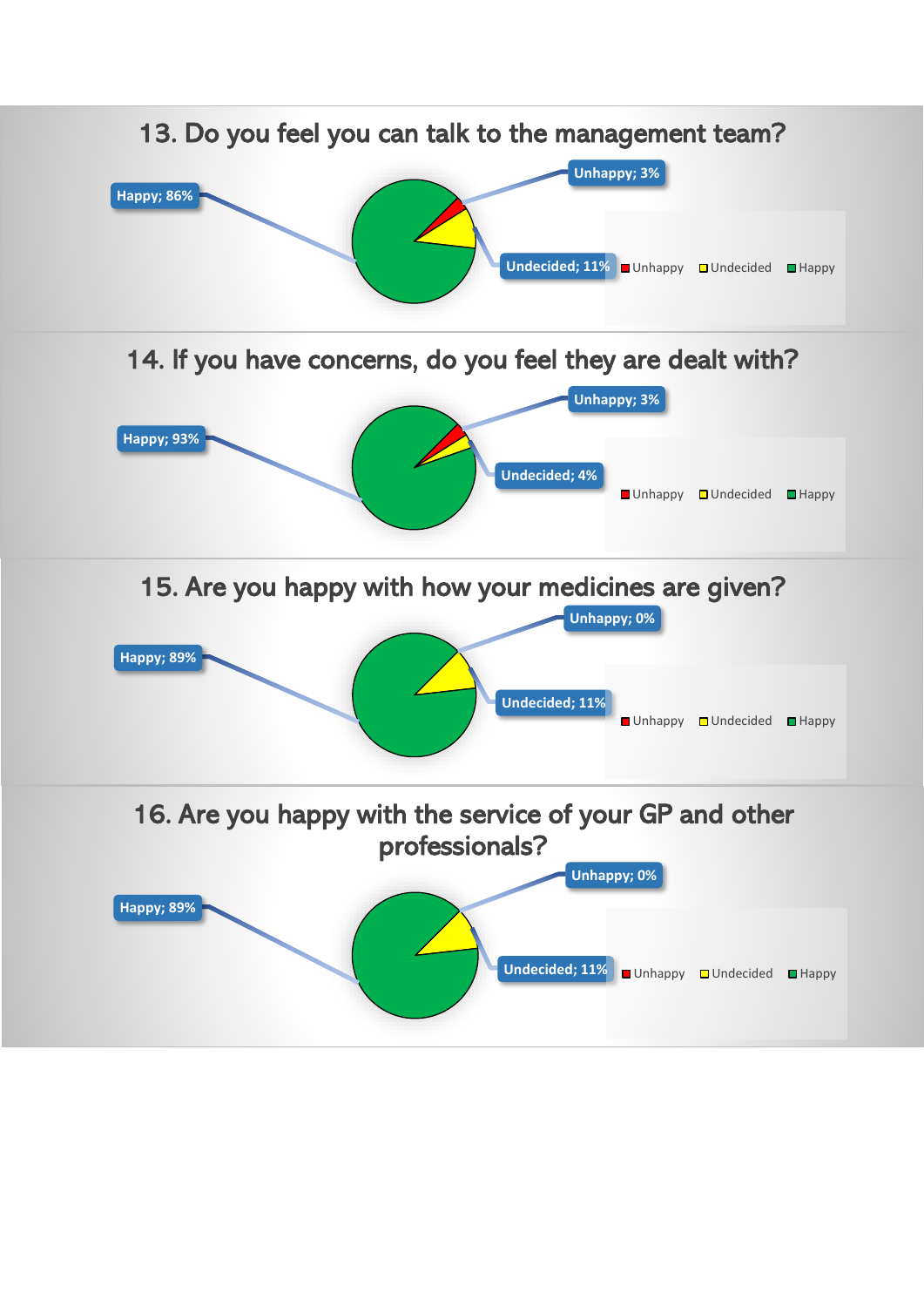

**At the end of each survey, all residents in the home have an opportunity to add anything they wish, relating to any issue or topic they wish to discuss. They will be listed anonymously as section 20.0. The way in which they will be written will be exactly as read from the survey. The only altercations will be if somebody's identity is compromised by keeping the full text in.**

- **1) I am very happy here**
- **2) I think it's lovely**
- **3) No improvements to be made**
- **4) Staff and home are all okay as far as I am concerned.**
- **5) Not at this point in time**
- **6) No further comments**
- **7) Does not remember who the management or staff are, has no further comment**
- **8) I feel that when I am confused the staff help me a lot and I feel happy, the lounge is a nice place to be.**
- **9) I am happy**
- **10) I'm very satisfied**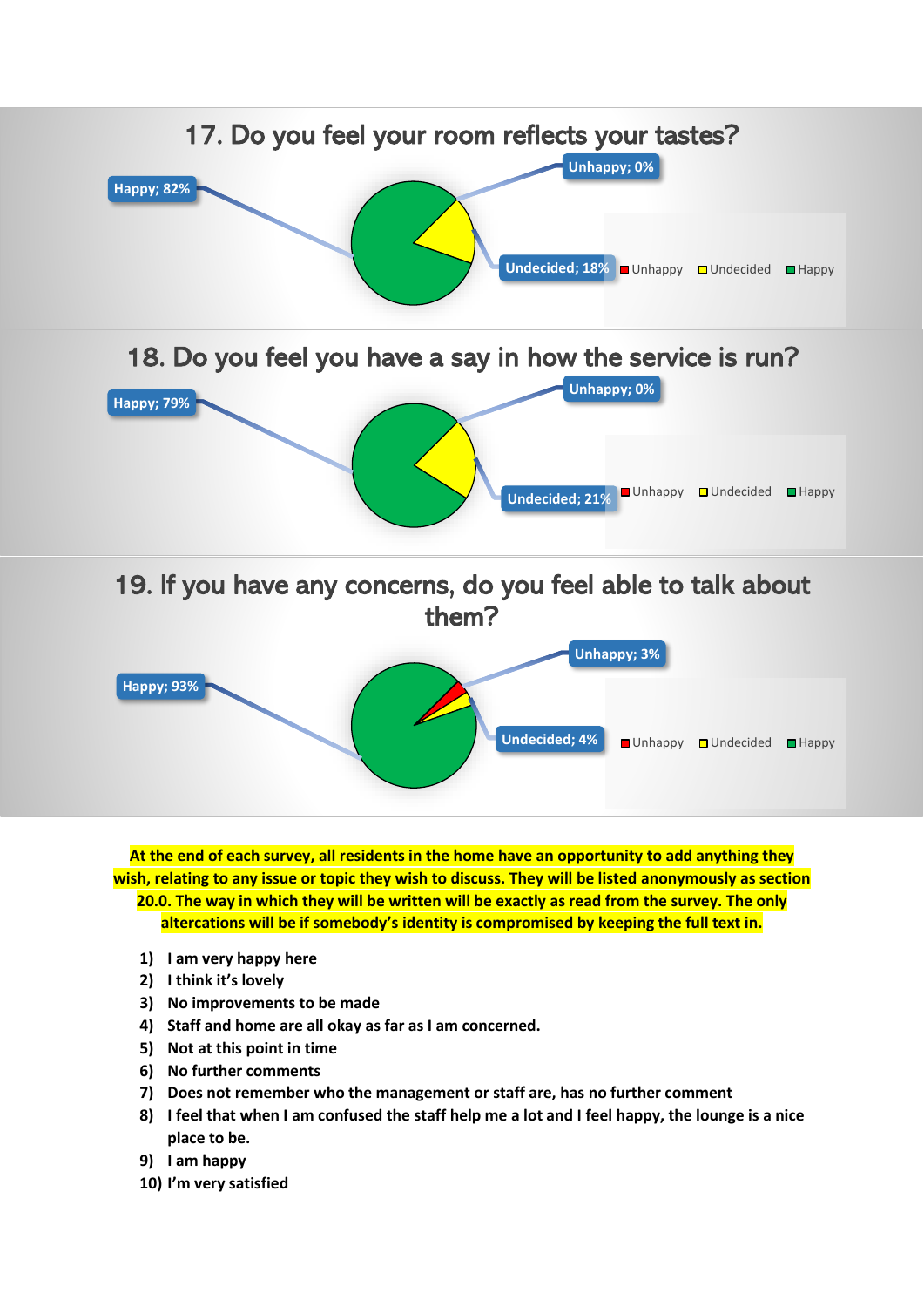- **11) Everything is good in my eyes**
- **12) They all do their best here.**
- **13) I am at ease with everything.**
- **14) Everyone is kind and helpful**
- **15) I'm happy that staff respond to the emergency buzzers quickly**
- **16) I would like to see more bingo, quizzes and drawing competitions.**

## **Action Plan**

**The reasoning behind the quality assurance survey's is anything but a tick box exercise, we at Catherine Miller House will act on everything that has been said that has made anybody unsatisfied within the home.** 

- **Activities / appeared to be a theme among the responses of the satisfaction survey. Only 78% of residents felt as though they got to go out as much as they'd like, and just 72% felt that there wasn't as many activities being provided within the home as they'd like. Due to this, we will now free up the activities co-ordinator by relinquishing some care duties through the day, so that they are able to focus entirely on their own role and not become distracted doing other jobs. This should, enable more time for meaningful interaction with residents.**
- **Management / 14% felt that they were unable to go to the management for whatever reason. Although we try to make ourselves available and visible through the days, nights and week; clearly we are not where we should be at this moment in time as the statistic shows. To help solve the issue of visibility, the Senior on shift will now go around and see every resident to see how they are doing each and every day, instead of purely care staff & support staff. This way, any issues/concerns can be addressed immediately instead of passing messages on. Which isn't ideal especially if the resident doesn't feel comfortable speaking to a carer about a particular issue.**
- **Meal Times / Although it's wonderful that 96% of residents feel supported at meal times. (100% is ideally where we'd like to be, though) It has surprised the team to uncover that 11% of residents don't feel as though they are offered an alternative at meal times. It's absolutely our policy that anything we have, a resident can have it. Staff as a whole will make more of an effort to ensure that meals are satisfactory at the time; and if anybody would like something different, the cook arranges this for them without delay. Also, the menus will be updated more frequently instead of just seasonal changes.**
- **Care provided / 89% feel involved in their care and just 79% feel as though they are given choices in their every day life according to the survey. This isn't a number we are comfortable with and will take steps to further involve all residents with their**